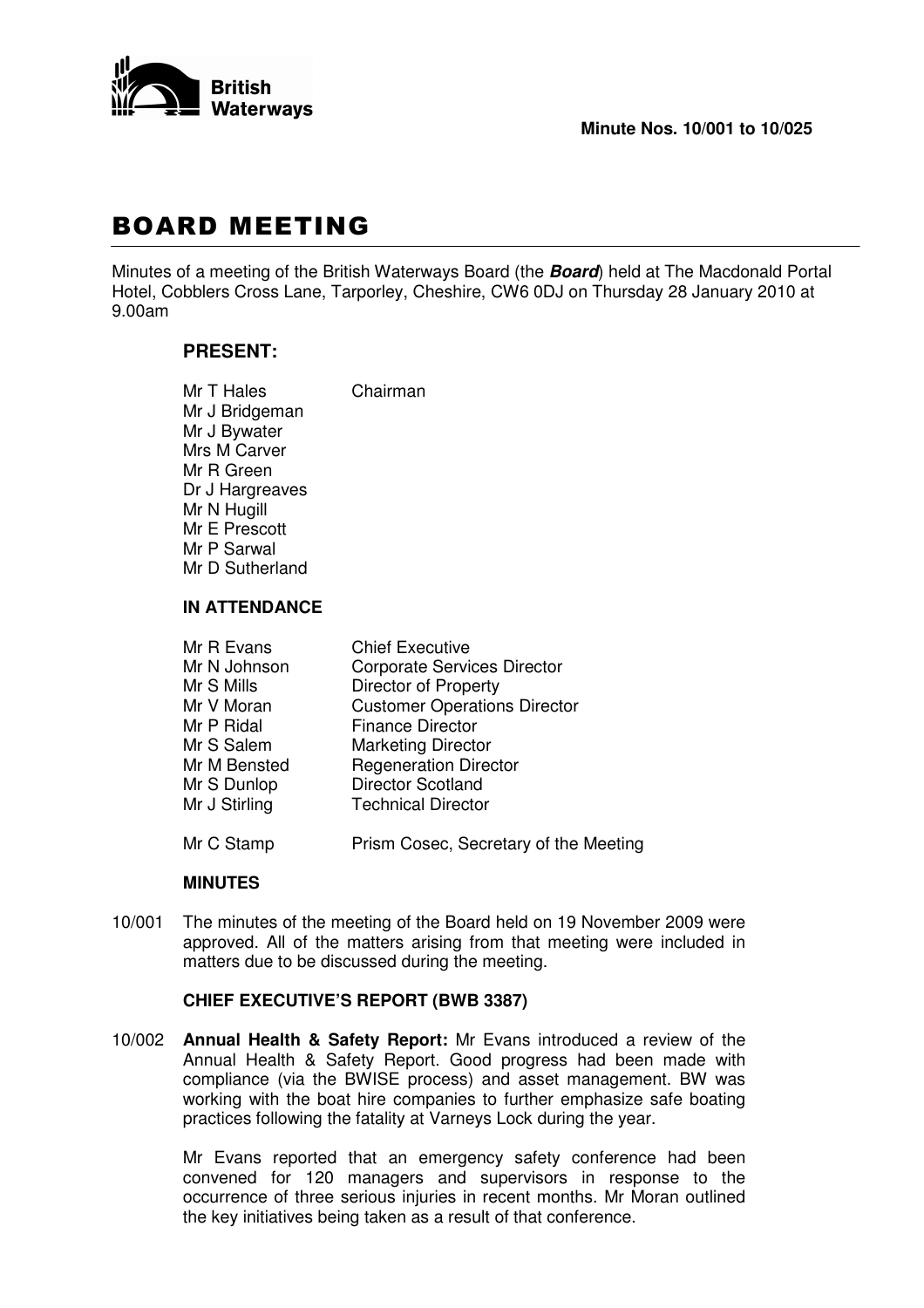Mr Moran also informed the Board that the Royal Society for the Prevention of Accidents (RoSPA) had been commissioned to undertake an independent review of BW safety management systems.

10/003 **Restructure:** Mr Evans noted that the restructure continued to bed down.

#### **FINANCE DIRECTOR'S REPORT (BWB 3388)**

- 10/004 **Cashflow:** Mr Ridal reported that the trading account cash balance was beginning to reduce due to higher levels of expenditure, as anticipated. The planned transfer of £7 million from the commercial capital to the trading account would be made in response to this cash outflow.
- 10/005 [Confidential Minute]
- 10/006 **F8 Full Year Forecast:** Mr Ridal reported that the trading results format had been re-presented to take account of the new structure. This had been a major exercise. Some variances in the F8 Forecast were expected to be resolved before the F10 Forecast was finalised. The deficit for the year was expected to be in the region £12-14 million.

#### **PROPOSED MOVE TO THE THIRD SECTOR (BWB 3389)**

10/007 **Update:** Mr Evans presented an overview of political stakeholder views on the proposed move to the Third Sector. Whilst it was clear that the proposal was gaining strong support in some quarters, there was still a desire for public ownership to be retained in others. Such concerns seemed to arise from fears that whatever happened to BW, liability for the waterways would ultimately remain with the public sector. Mr Evans also noted that the third sector strategy was now one of many options now being considered by the Treasury.

> It was agreed that the move to the third sector was totally predicated on the property endowment remaining with the waterways and this point was understood by many of the supporters of the third sector move. Thus, whilst momentum for the idea was building, the Board would have to withdraw the proposal if the 'new' BW was not allowed to keep the property endowment.

> Mr Evans presented indicative figures to show the positive financial benefits of moving to the third sector. In time it would be possible for BW, as a third sector organisation, to reduce its dependence on public sector grants and funding and this would undoubtedly be a key aspect of discussions with Government in the current economic environment. It was felt that the pace of discussions on the proposed move to third sector might accelerate. The executive were therefore encouraged to prepare a business plan and options that would help prepare it for discussions with Government in respect of funding for contracted services as against deficit funding in future.

**RE** 

The implications of the proposed move for Scotland were discussed. As a move to the third sector did not assume and was not dependent on BW Scotland being included and it was generally felt that BW Scotland would work with the Scottish Government to determine the best option for the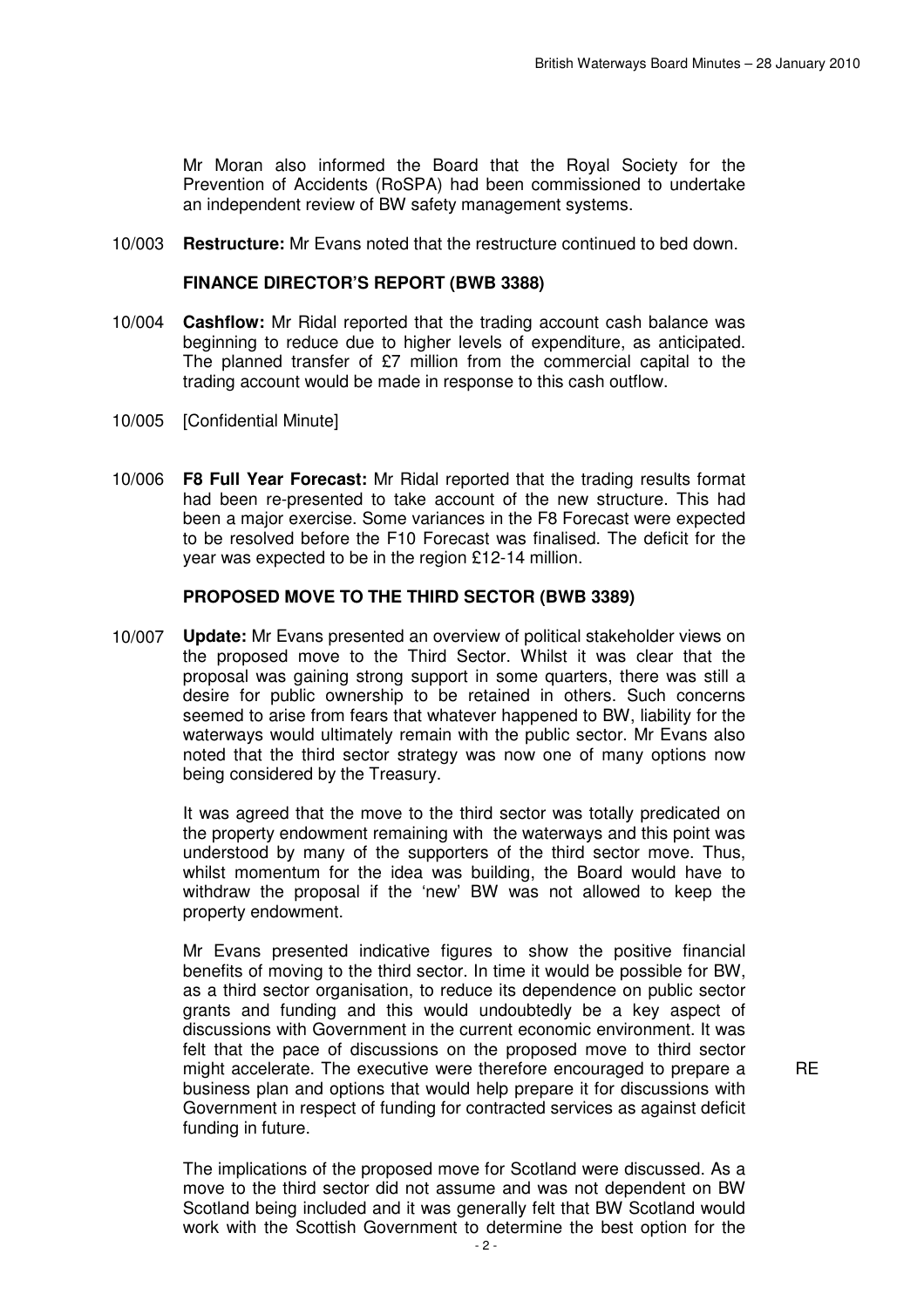waterways of Scotland in response to the proposed move.

10/008 **Governance:** Mr Johnson presented an outline of the proposed governance model with a Board of Trustees being the primary governance body, appointing and overseeing management. Local Waterway committees would provide forums for engagement at the local level. A Members Council would appoint the Board of Trustees and hold it accountable. The role of the scrutiny committees of the Members Council was discussed.

## **[NEW TOPIC]**

- 10/009 [Confidential Minute]
- 10/010 [Confidential Minute]
- 10/011 [Confidential Minute]

## **WATERWAYS FOR EVERYONE (BWB 3391)**

10/012 A note prepared by Mr Evans in response to the "Waterways for Everyone" policy document proposed by Defra was endorsed.

## **DIRECTORS REPORTS (BWB 3392)**

- 10/013 **PROPERTY:** Mr Mills presented the Property Report.
- 10/014 [Confidential Minute]
- 10/015 **ISIS** [Confidential Minute]
- 10/016 **Edinburgh Quay** [Confidential Minute]
- 10/017 **City Road Basin** [Confidential Minute]
- 10/018 **Gloucester Quays** [Confidential Minute]
- 10/019 **REGENERATION:** Mr Bensted report on Regeneration activity was noted. With regard to the update on the Three Mills Lock project, the Board agreed the recommendation [remainder of minute confidential].
- 10/020 **OPERATIONS:** Mr Moran updated the Board on discussions with Lichfield District Council concerning the implications to the local canals of works to be undertaken by the Council to Chasewater Reservoir.
- 10/021 **TECHNICAL:** Mr Stirling's report was noted.
- 10/022 **SCOTLAND:** In response to Mr Dunlop's Scotland Report, Mr Sutherland